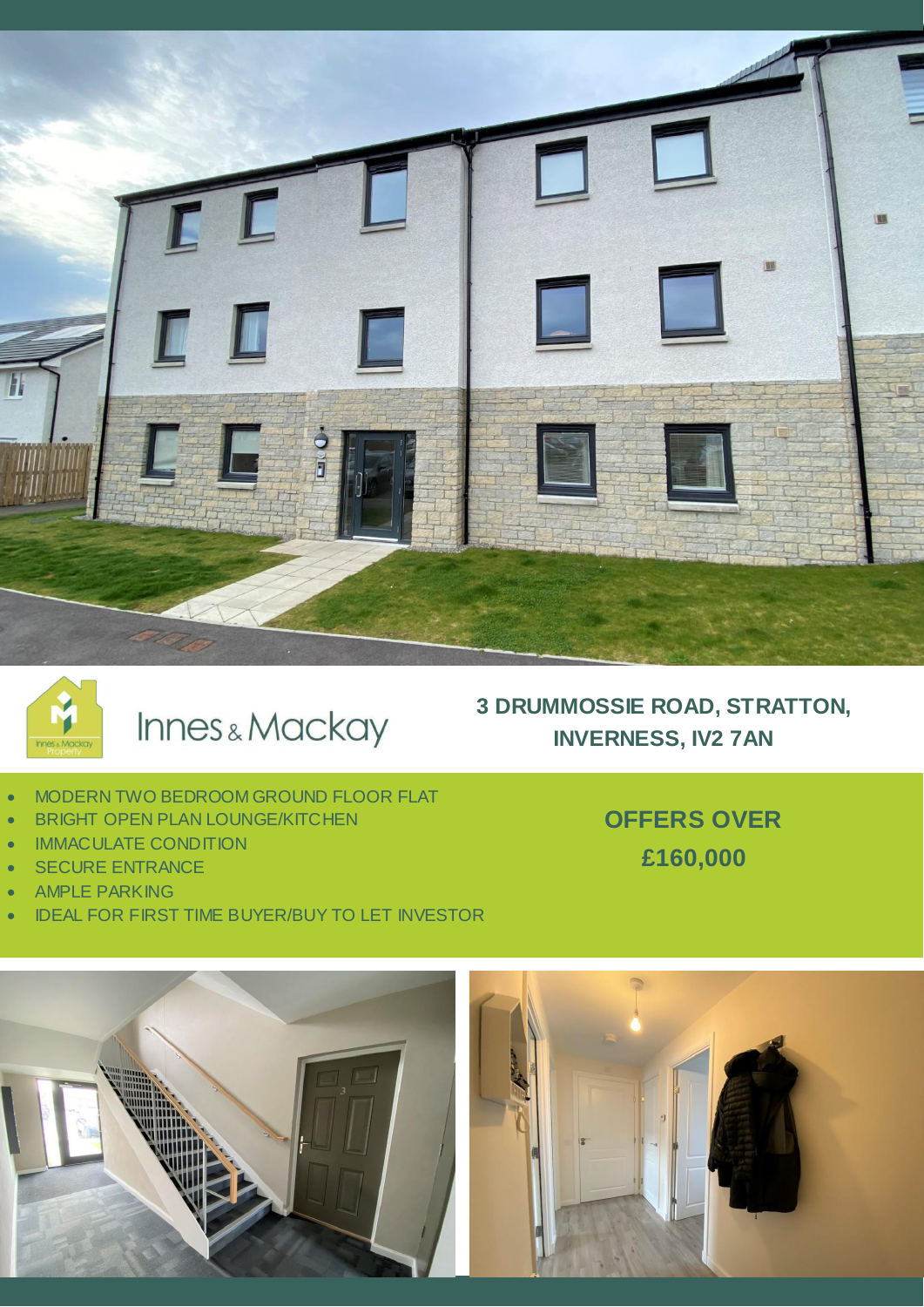#### 3 Drummossie Road, Stratton, Inverness, IV2 7AN







### **Property Description**

This modern two bedroom ground floor flat is located in the desirable Culloden West development in Inverness. Built by Barratt Homes in 2019 this property is in walk in condition and boasts wellproportioned accommodation throughout. This property would be ideal for a first-time buyer or buy to let investor. Early viewing is recommended.

#### **LOCATION**

Culloden West is a new, up and coming residential area on the east side of Inverness with excellent local amenities and services. Its close proximity to the A96 road allows easy access to and from Inverness City Centre, Inverness Retail Park and Inverness Airport. There are excellent local amenities at Inverness Retail Park, including Tesco, restaurants, home stores, cinema and health clubs. There is a regular bus service to and from the City Centre as well as further afield such as Inverness Airport. Smithton and Culloden also provide excellent amenities such as restaurants, convenient stores, pharmacies, hairdressers and beauty salons all adding to the appeal and convenience of the area.